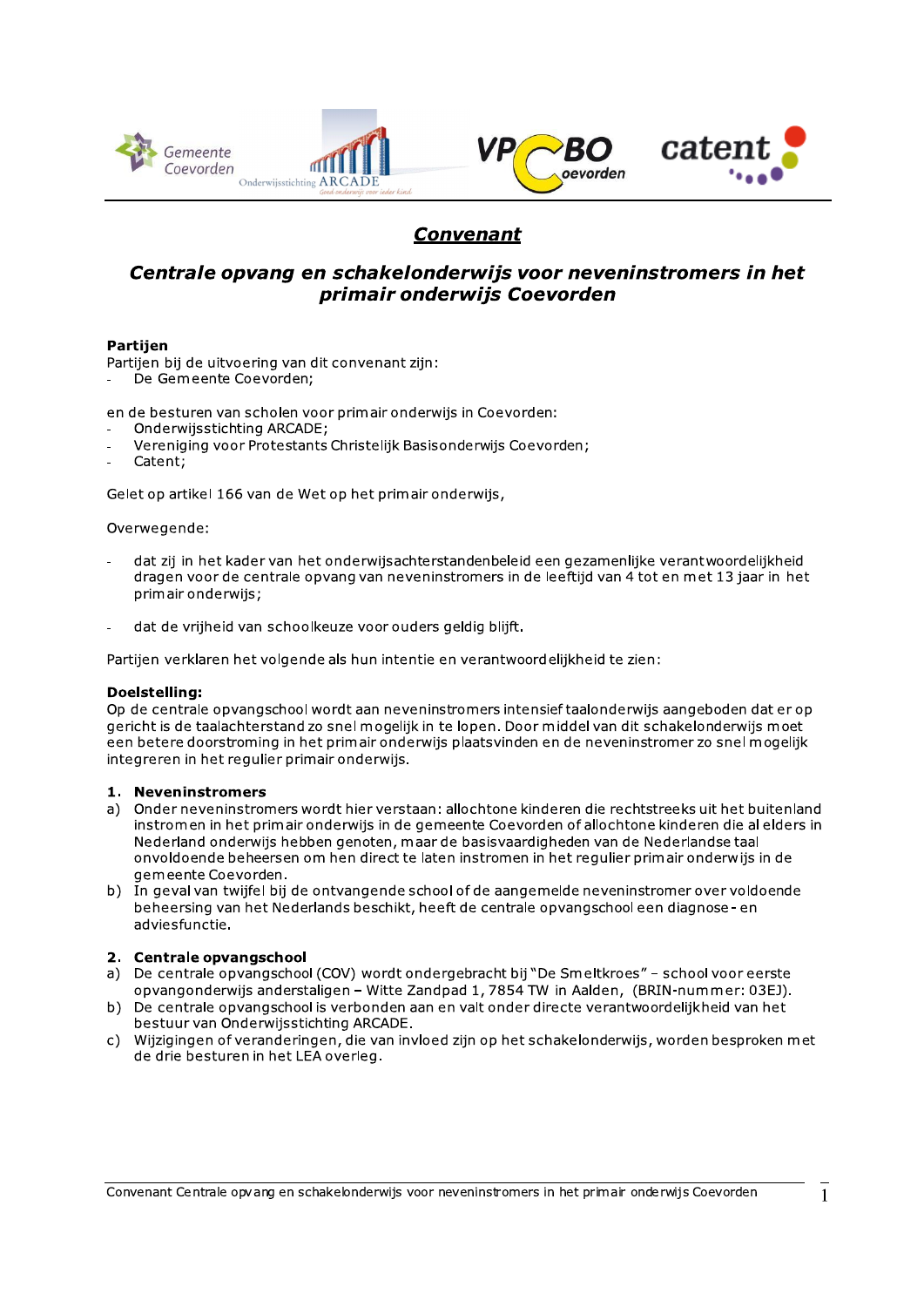





# 3. Verwijzing

Partijen hebben de intentie geen neveninstromers toe te laten tot hun scholen, maar verwijzen deze neveninstromers naar de centrale opvangschool.

### 4. Doorstroom naar regulier primair onderwijs

- a) Het onderwijs op de centrale opvangschool is schakelonderwijs en geen eindonderwijs. Na de periode van schakelonderwijs (maximaal anderhalf jaar waarbij getracht wordt één volledig schooljaar onderwijs aan te bieden) wordt de neveninstromer teruggeplaatst in het reguliere onderwijs.
- b) Het criterium voor terugplaatsing naar het regulier primair onderwijs is het voldoende beheersen van de Nederlandse taal. Hierbij geldt het volgende criterium: een woordenschat van circa 2000 woorden op basis van de Prisma eindtoets. Dit zal betrouwbaar en onafhankelijk getoetst worden door middel van de Cito Ivs-toetsen: DMT, SVS en Rekenen en Wiskunde en de AVI toets.
- c) Ouders worden schriftelijk geïnformeerd over de uitkomsten van onder bigenoemde toetsen. Indien de uitkomsten voldoende zijn mag de leerling regulier onderwijs gaan volgen.
- d) Vanwege de schoolkeuzevrijheid van ouders kunnen leerlingen doorstromen naar alle basisscholen. Om de keuze van ouders zo objectief mogelijk te laten zijn wordt in de onder punt c genoemde brief een document bijgevoegd waarin alle basisscholen in de gemeente Coevorden staan vermeld.
- e) De schoolvorderingen en leermogelijkheden van de neveninstromer worden bijgehouden in een onderwijskundig rapport. Het rapport wordt bij doorstroom naar het regulier onderwijs overgedragen aan de basisschool waar de leerling wordt geplaatst. De ouders worden hierover schriftelijk geïnformeerd.
- f) Alvorens een kind ingeschreven wordt op een basisschool dient eerst de genoemde brief en het onderwijskundig rapport van de leerling overlegd te worden. In geval van onduidelijkheid dient er overleg plaats te vinden tussen de COV en de basisschool waar de leerling is aangemeld.
- g) Verder werken de basisscholen mee aan de plaatsing van de leerlingen op het moment dat een kind voldoet aan de onder punt 4.b. gestelde norm.

# 5. Monitoren

- a) De centrale opvangschool voert een registratie van de leerlingen die deelnemen aan het schakelonderwijs. De leerlingen worden bij aanvang van het schakelonderwijs getoetst. Deze toetsing is erop gericht de beginsituatie van de neveninstromer in kaart te brengen. Aan het einde van het schakelonderwijs wordt een eindtoetsing uitgevoerd. Door middel van deze toetsing wordt de voortgang van de leerling in beeld gebracht. De uitkomsten worden opgenomen in het onderwijskundig rapport.
- b) Het behaalde niveau van de leerling wordt in beeld gebracht door het programma Nieuwkomers in Beeld (NIB). De leerling wordt hierna nog twee jaar gevolgd.

#### 6. Subsidiebepalingen

- a) De subsidie wordt verleend op aanvraag door Onderwijsstichting ARCADE. De aanvraag dient voor 1 mei voorafgaand aan het schooljaar te worden ingediend. De aanvraag gaat vergezeld van een begroting van de kosten en een beschrijving van de geplande activiteiten.
- b) De begroting genoemd onder a wordt eveneens ter instemming voorgelegd aan de partijen.
- c) Onderwijsstichting ARCADE wendt de subsidie van de gemeente alleen aan voor activiteiten die strekken tot het bereiken van de intenties in dit convenant.
- d) De subsidie bedraagt per schooljaar maximaal de helft van één landelijke gemiddelde personeelslast (subsidieplafond), onder voorbehoud van goedkeuring van de gemeentebegrotingen over de betreffende subsidiejaren.
- e) Jaarlijks voor 1 november dient het bestuur van Onderwijsstichting ARCADE een aanvraag om subsidievaststelling in. Deze aanvraag gaat vergezeld van een activiteitenverslag en een financieel verslag over het voorgaande schooljaar. De subsidie wordt vastgesteld op ten hoogste het subsidieplafond. De aanvulling (subsidie) vanuit de gemeente vindt plaats vanuit de gemeentelijke middelen voor onderwijsachterstanden en bedraagt ten hoogste bekostiging van 1/2 FTE (19 uur per week).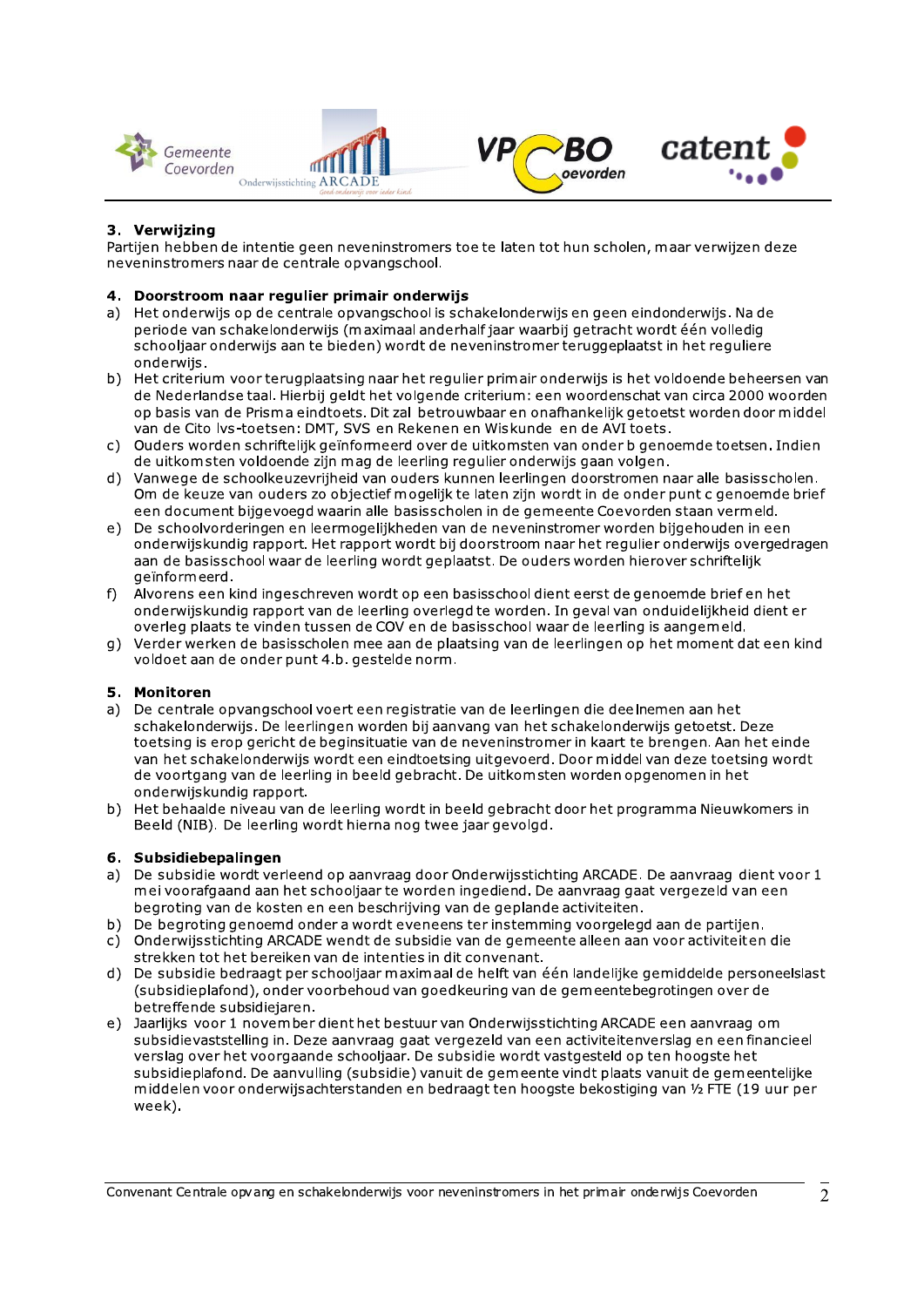



- f) Het activiteitenverslag beschrijft de aard en om vang van de activiteiten waarvoor subsidie werd verleend.
- g) De gemeente beoordeelt op grond van artikel 4:46 van de Algemene wet bestuursrecht aan de hand van het activiteitenverslag of Onderwijsstichting ARCADE de activiteiten heeft geleverd, na partijen te hebben gehoord.
- h) De algemene subsidieverordening gemeente Coevorden 2012 is van toepassing.

# 7. Verantwoording en evaluatie

Ieder jaar ontvangen de partijen voor 1 november een inhoudelijk en financieel schooljaarverslag van de centrale opvangschool over het voorgaande schooljaar, als bedoeld in artikel 6 onder e. Op basis van het schooljaarverslag wordt jaarlijks de centrale opvangschool geëvalueerd. Op grond van deze evaluatie kunnen organisatorische en onderwijsinhoudelijke zaken worden bijgesteld.

#### **Biizondere voorwaarden**  $\mathbf{R}$

- Dit bestuur van Onderwijsstichting ARCADE draagt zorg voor de bekostiging van de COV gedurende  $a)$ de intentieperiode.
- b) Ten aanzien van het onderwijs op de centrale opvangschool waarborgt Onderwijsstichting ARCADE de beoogde kwaliteit. Het bestuur heeft de vrijheid te anticiperen op substantiële wijzigingen in leerlingenstromen.
- c) Wanneer de leerling overgaat naar een andere school dan dient de opvang van deze leerling door de ontvangende school gefinancierd te worden uit de eigen reguliere middelen.
- d) Ten aanzien van leerlingen die tussentijds naar andere basisscholen dan die van Onderwijsstichting ARCADE doorstromen wordt daarmee de huidige handelswijze voortgezet dat leerlingen van de COV geen financieel rugzakie meebrengen. Deze maatregel is noodzakelijk om de gevolgen van de tussentijdse in- en uitstroom op de opvangvoorziening te kunnen bekostigen.
- e) Vervoerskosten voor leerlingen op de centrale opvangschool die in de gemeente Coevorden woonachtig zijn kunnen door de gemeente Coevorden worden vergoed. Op de aanvraag voor bekostiging van de vervoerskosten is de verordening leerlingenvervoer gemeente Coevorden van toepassing.
- f) Andere kosten dan genoemd in artikel 6 onder d en artikel 7 onder e genoemd, worden door de COV en participerende scholen gedragen.
- g) De middelen die de gemeente beschikbaar stelt aan Onderwijsstichting ARCADE voor de uitvoering van dit convenant vallen niet onder de overschrijdingsregeling.

# 9. Duur

Dit convenant treedt in werking op 1 januari 2017 en eindigt op 31 december 2020.

# 10. Slotbepalingen

- a) Indien bij vaststelling van de gemeentebegroting de voorgenomen subsidiebedragen volgens dit convenant door de raad van de gemeente niet of niet geheel beschikbaar worden gesteld, of indien andere zwaarwegende, niet voorziene omstandigheden bij één van de partijen hiertoe noodzaken, treden partijen in overleg om te bepalen of deze overeenkomst in overeenstemming met de nieuwe omstandigheden kan worden bijgesteld.
- b) Op het moment dat het activiteitenniveau aanzienlijk daalt als gevolg van een terugloop in het aantal neveninstromers of aanzienlijk stijgt in verband met nieuwe aanmeldingen treden partijen in overleg om te bepalen of dit convenant in overeenstemming met de nieuwe omstandigheden kan worden bijgesteld.